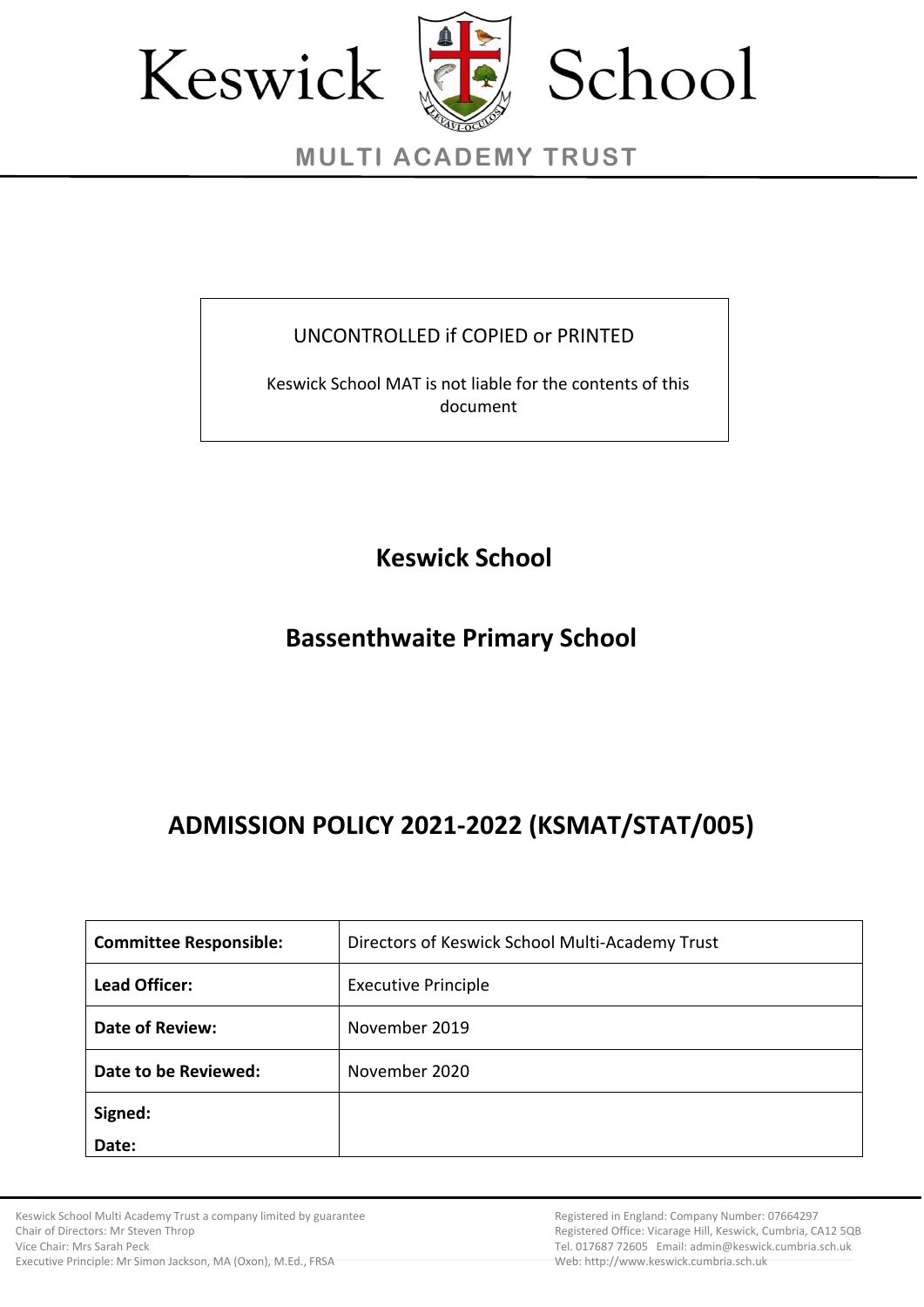## **ADMISSION POLICY**

## **Contents**

## **Keswick School – Admission Policy 2021/22**

| 1.0 |                                 | Admission number                                                                                                                                        | Page 3 |
|-----|---------------------------------|---------------------------------------------------------------------------------------------------------------------------------------------------------|--------|
| 2.0 | 2.1<br>2.2<br>2.3<br>2.4<br>2.5 | Day admission<br>Closing date for applications<br>Oversubscription criteria<br>The right of appeal<br>Waiting list<br>In year admissions                | Page 3 |
| 3.0 | 3.1<br>3.2<br>3.3               | Sixth Form admission<br>Application process<br>Oversubscription criteria<br>The right of appeal                                                         | Page 5 |
| 4.0 | 4.1<br>4.2<br>4.3<br>4.4        | Boarding admission<br>Conditions for state boarding application<br>Oversubscription criteria<br>The right of appeal<br>Statement of boarding principles | Page 6 |

## **Bassenthwaite Primary School – Admission Policy 2021/22**

| 5.0 |                   | Admission number                                                                                   | Page 10 |
|-----|-------------------|----------------------------------------------------------------------------------------------------|---------|
| 6.0 | 6.1<br>6.2<br>6.3 | Day admission<br>Closing date for applications<br>Oversubscription criteria<br>The right of appeal | Page 10 |

- 6.4 Waiting list
- 6.5 In year admissions

| Ref:     | Admissions Policy 2021-2022 | Type:   | Policy                     |
|----------|-----------------------------|---------|----------------------------|
| Version: | 08                          | Owner:  | <b>Executive Principle</b> |
| Date:    | November 2019               | Status: | <b>Board of Directors</b>  |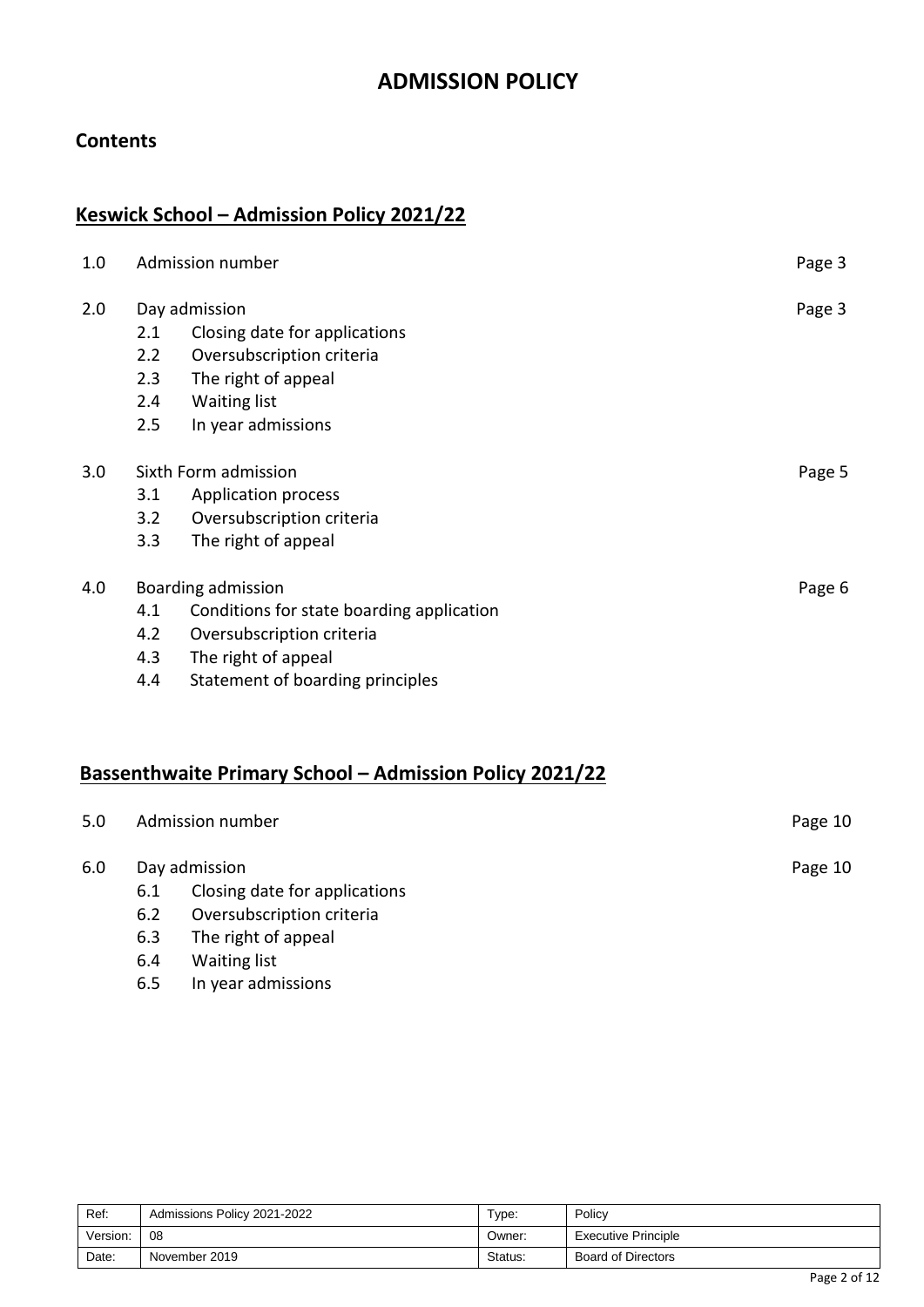## **ADMISSION POLICY 2021/22**

## **Keswick School**

#### **1.0 ADMISSION NUMBER**

- 1.1 The Pupil Admission Number (PAN) for Keswick School is 208. This is the number of children who will be admitted into Year 7 at Keswick School in September 2020. This consists of:
	- a. Day entry of 200
	- b. Boarding entry of 8

#### **2.0 DAY ADMISSION**

#### 2.1 **Closing Date for Applications**

2.1.1 The closing date for Year 7 applications for September 2021 entry is 31 October 2020. Parents are requested to make an application via Cumbria County Council's on-line system through their website at (correct as of Nov 2019):

#### [www.cumbria.gov.uk/schooladmissions](http://www.cumbria.gov.uk/schooladmissions)

2.1.2 Alternatively parents can complete a paper form of the application (Form SA3). This form can also be downloaded from the website, along with other parental information. Form SA3 can be returned to the current junior/primary school or sent directly to School Admissions and Appeals at the following address:

School Admissions and Appeals Cumbria County Council Parkhouse Building Kingmoor Business Park Carlisle CA6 4SJ

2.1.3 The national offer day for Year 7 admission to secondary school in September 2021 is 1 March 2021. The Local Authority will advise parents of their allocated school place by either e-mail or letter on that day.

#### 2.2 **Oversubscription Criteria**

- 2.2.1 Where applications for admission exceed the number of places available, the following criteria will be applied in the order set out below in order to decide which children to admit:
	- 1. Looked after children or previously looked after children, giving priority if necessary to the youngest children<sup>1</sup>.
- 1. A "looked after child" is one who is looked after by a local authority in accordance with section 22 of the Children Act 1989 at the time of application and who the local authority confirms will still be looked after at the time of admission. Previously looked after children are children who were looked after, but ceased to be so because they were adopted (or became subject to a child arrangement order or special guardianship order).

| Ref:     | Admissions Policy 2021-2022 | Type:   | Policy                     |
|----------|-----------------------------|---------|----------------------------|
| Version: | 08                          | Owner:  | <b>Executive Principle</b> |
| Date:    | November 2019               | Status: | <b>Board of Directors</b>  |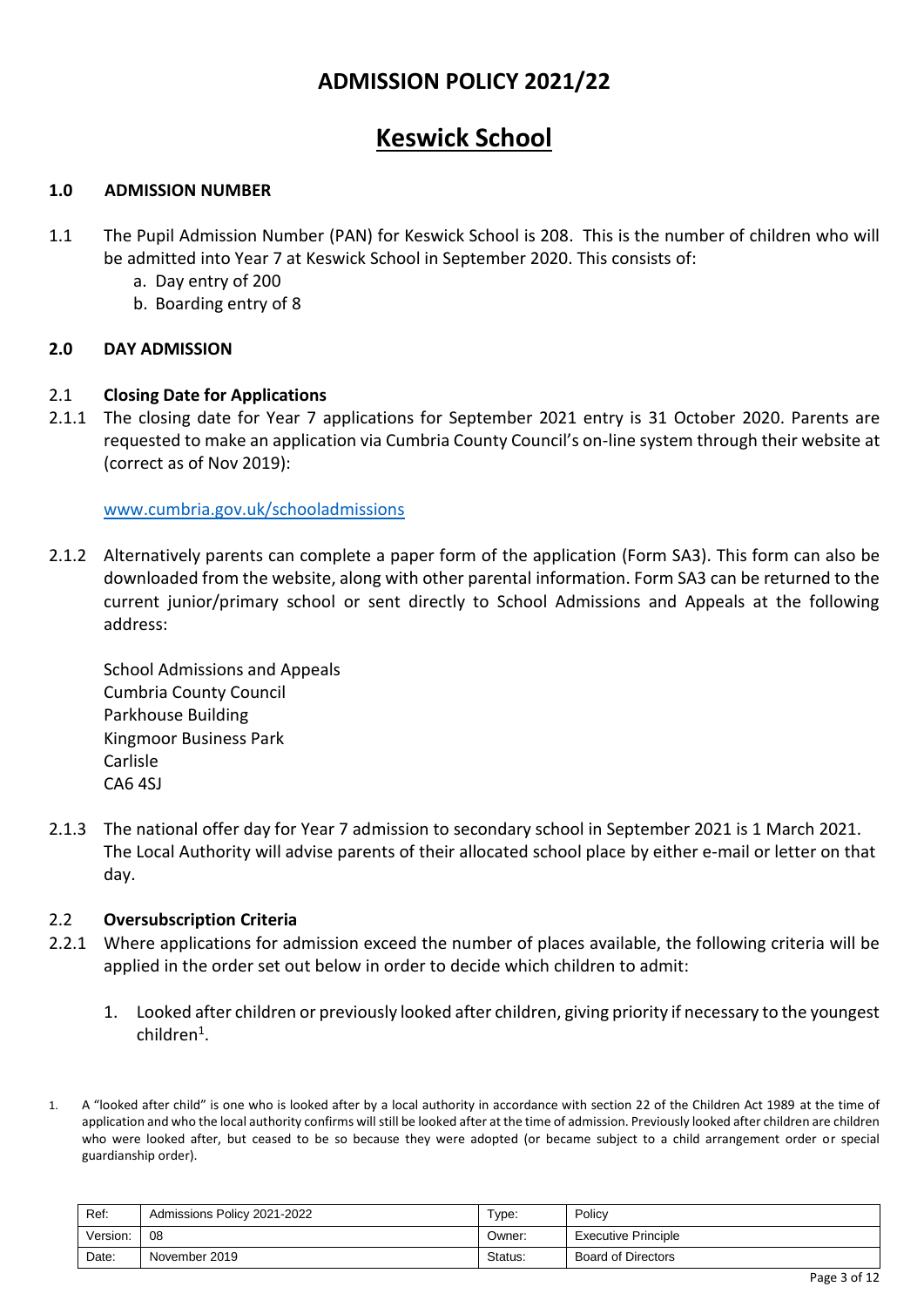- 2. Pupils living in the catchment of the school. In the event of oversubscription at this stage, distances will be measured in a straight line using the GIS mapping system operated by the Local Authority. This is from the front door of the school to the centre of the pupil's home address, with the shorter distance having a higher priority.
- 3. Where the child has a brother or sister attending the school at the time of admission<sup>2</sup>.
- 4. Where there are exceptional social, medical or educational reasons for admitting the child, based on information supplied by the applicant. The supporting evidence should clearly state why Keswick School is the most suitable school and the difficulties that would be caused if the child had to attend another school. The Head and the Local Governing Body in consultation will assess the evidence.
- 5. A child of a member of staff in the following circumstances:
	- (a) where the member of staff has been employed at the school for two or more years at the time at which the application is made, or
	- (b) the member of staff is recruited to fill a vacant post for which there is a demonstrable skill shortage.
- 6. Where the child attends Bassenthwaite School, which is a feeder school to Keswick School (and part of Keswick School Multi-Academy Trust).
- 7. Pupils living outside the catchment area of the school. In the event of oversubscription at this stage, distances will be measured in a straight line using the GIS mapping system operated by the Local Authority. This is from the front door of the school to the centre of the pupil's home address, with the shorter distance having a higher priority.
- 2.2.2 Any child who has an Education Health and Care Plan (EHCP), naming Keswick School, will be admitted into the new Year 7 intake.
- 2.2.3 If Keswick School is oversubscribed the address of the parent with whom the child lives will be used. Where this is difficult, the address of the parents claiming child benefit will be used. Keswick School Multi Academy Trust reserves the right to ask for confirmation that the address used is not of a temporary nature, for example by asking for suitable documentation.
- 2.2.4 In the event of a tiebreak under Criteria 2 and 7, when all other factors were equal, random allocation will apply.

## 2.3 **The Right to Appeal**

2.3.1 Any parent not offered a place in Keswick School has a right of appeal to an Independent Appeal Panel. The panel would be entirely independent of Keswick School Multi Academy Trust. Any parent wishing to appeal should write to the address below within 20 school days of receiving notification that a place has not been offered.

School Secretary Keswick School Vicarage Hill Keswick Cumbria CA12 5QB

2. A "brother" or "sister" means the sister, brother, twin, half brother or sister, adopted brother or sister, or child of the parent or partner, residing in the same house at the time of application.

| Ref:     | Admissions Policy 2021-2022 | туре:   | Policy                     |
|----------|-----------------------------|---------|----------------------------|
| Version: | 08                          | Owner:  | <b>Executive Principle</b> |
| Date:    | November 2019               | Status: | <b>Board of Directors</b>  |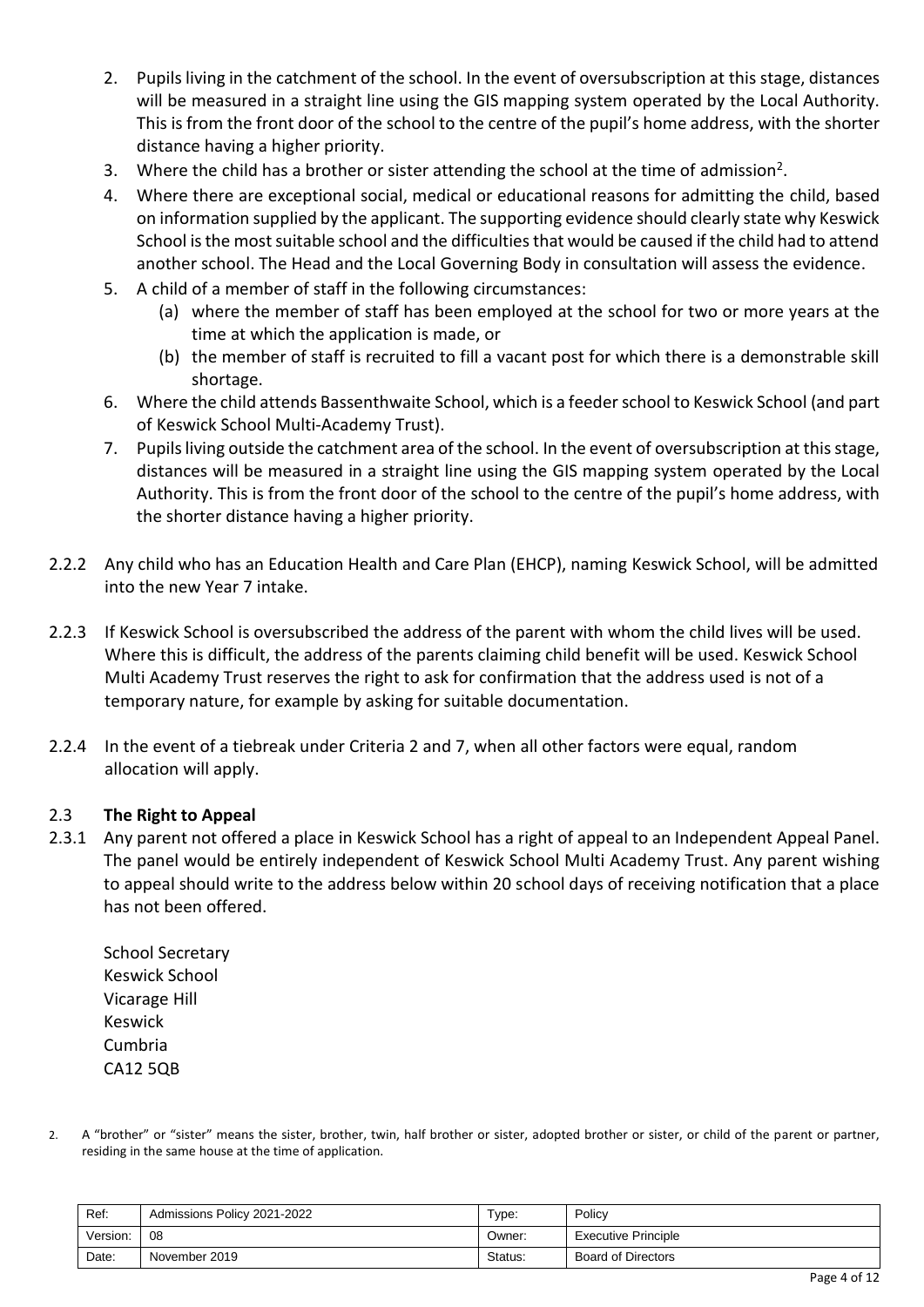## 2.4 **Waiting List**

- 2.4.1 Following the allocation of Year 7 places the Local Authority will, at the end of March, re-allocate any places that become available because of parents not wishing to take up their offer.
- 2.4.2 In accordance with Cumbria County Council's Co-ordinated Admissions Scheme, schools must maintain a waiting list until the end of the autumn term (December 2021). However, we will continue to operate our waiting list until the end of the summer term (July 2022). Should places become available during this period they will be allocated in the same priority as the published over-subscription criteria. Looked after children, previously looked after children and those allocated a place at the school in accordance with the local Fair Access Protocol will take precedence over those on the waiting list.

## 2.5 **In Year Admissions**

- 2.5.1 Where a parent wishes to change school for any reason Keswick School will only offer a place if there is space available. In year admissions will commence on the first day of term following receipt of Form SA8 (request for an in year admission), unless the application is due to a change of address.
- 2.5.2 Keswick School Multi Academy Trust will operate a practice relating to in year admissions, which reflects the physical and operational capacity of Keswick School, as well as considering the best interests of children.

## **3.0 SIXTH FORM ADMISSION**

## 3.1 **Application process**

- 3.1.1 The published admission number for Year 12 entry at Keswick School is 160 students.
- 3.1.2 The entry requirement for Keswick School Sixth Form is:
	- a) grade 4 and 5 across English language and mathematics (this means that if a grade 4 is achieved in English language then a grade 5 will be needed in Maths or vice versa);
	- b) at least three additional GCSEs (or equivalent) at grade 4 or above.
- 3.1.3 Some subjects require higher grades for students to start on these courses. A detailed list of subject requirements is in the Sixth Form Prospectus available on the school website. These entry requirements are based on experience, and are there to prevent students electing to study the wrong course at A-level.
- 3.1.4 Clear evidence of a strong attitude to learning (ATL) is required. This is a minimum average ATL of 3.5 at the end of the autumn term in Year 11 for Keswick School students or at least "good" in each attitude category in the reference for external applicants.
- 3.1.5 The closing date for Sixth Form applications for September 2021 entry is 12 February 2021. Parents are requested to make an application using the Keswick School Sixth Form application form available from the school website (correct as of Nov 2019).

<http://www.keswick.cumbria.sch.uk/>

3.1.6 Offers for a Sixth Form place at Keswick School in September 2021 will be confirmed once the entry criteria have been met and in accordance with the conditions set out in this policy following the GCSE results day in August 2021.

| Ref:     | Admissions Policy 2021-2022 | vpe.    | Policy                     |
|----------|-----------------------------|---------|----------------------------|
| Version: | 08                          | Owner:  | <b>Executive Principle</b> |
| Date:    | November 2019               | Status: | <b>Board of Directors</b>  |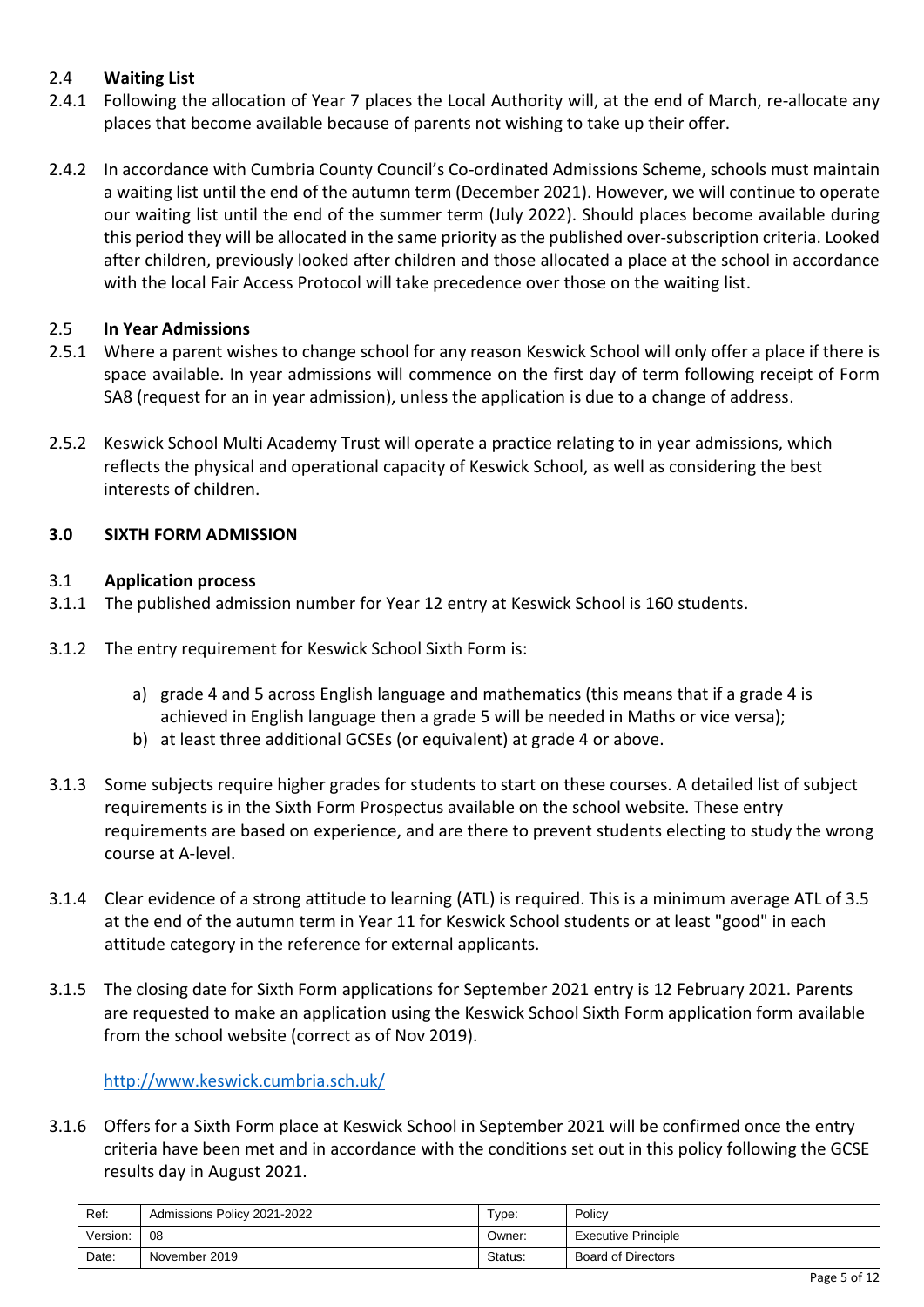## 3.2 **Oversubscription Criteria**

- 3.2.1 Where applications for admission exceed the number of places available, the following oversubscription criteria will apply in the order set out below to decide which children to admit:
	- 1. Looked after children or previously looked after children, giving priority if necessary to the youngest children<sup>1</sup>.
	- 2. Students who attend Keswick School in Year 11, have taken their GCSE exams at Keswick School and wish to continue their education in Keswick School Sixth Form.
	- 3. Where there are exceptional social, medical or educational reasons for admitting the child, based on information supplied by the applicant. The supporting evidence should clearly state why Keswick School is the most suitable school and the difficulties that would be caused if the child had to attend another school. The Head teacher and the Local Governing Body in consultation will assess the evidence.
	- 4. Distance that a child lives from the school. In the event of oversubscription at this stage, distances will be measured in a straight line using the GIS mapping system operated by the Local Authority. This isfrom the front door of the school to the centre of the pupil's home address, with the shorter distance having a higher priority.
- 3.2.2 Any child who has an Education Health and Care Plan (EHCP), naming Keswick School and meeting the Sixth Form entry requirements, will be admitted to the Sixth Form.
- 3.2.3 If Keswick School Sixth Form is oversubscribed the address of the parent with whom the child lives will be used. Where this is difficult, the address of the parents claiming child benefit will be used. Keswick School Multi Academy Trust reserves the right to ask for confirmation that the address used is not of a temporary nature, for example by asking for suitable documentation.
- 3.2.4 In the event of a tiebreak under Criteria 3, when all other factors were equal, random allocation will apply.

## 3.3 **The Right to Appeal**

3.3.1 Any parent not offered a place in Keswick School Sixth Form has a right of appeal to an Independent Appeal Panel. The panel would be entirely independent of Keswick School Multi Academy Trust. Any parent wishing to appeal should write to the address below within 20 school days of receiving notification that a place has not been offered.

Year 12 Sixth Form Learning Supervisor Keswick School Vicarage Hill Keswick Cumbria CA12 5QB

## **4.0 BOARDING ADMISSION**

## 4.1 **Conditions for State Boarding Applications**

4.1.1 Keswick School Multi Academy Trust have agreed to admit up to 8 boarding pupils into Year 7 at Keswick School for September 2021<sup>3</sup>.

| Ref:     | Admissions Policy 2021-2022 | Type:   | Policy                     |
|----------|-----------------------------|---------|----------------------------|
| Version: | 08                          | Owner:  | <b>Executive Principle</b> |
| Date:    | November 2019               | Status: | <b>Board of Directors</b>  |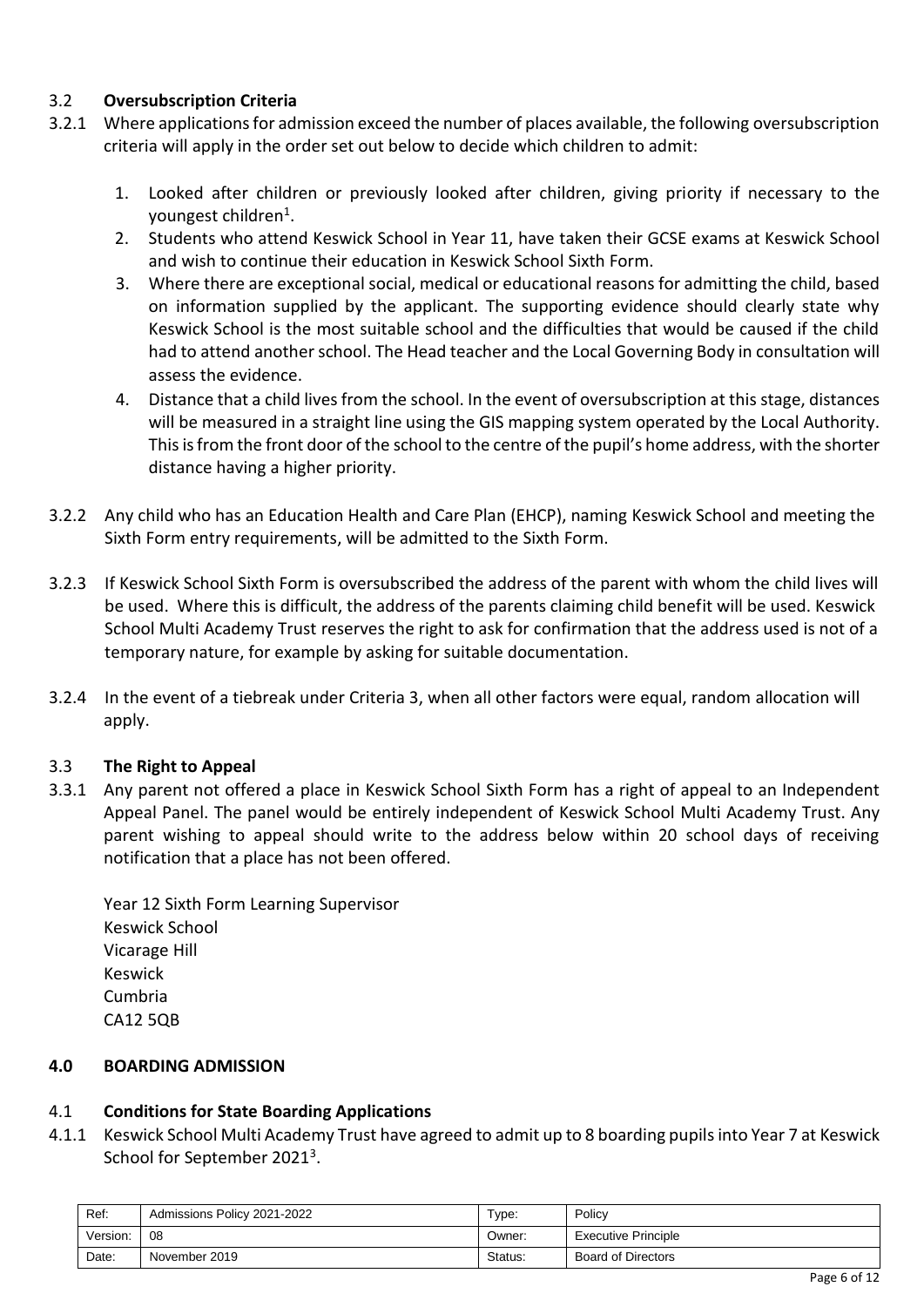- 4.1.2 Applications for boarding should be made using the application form available to download from Keswick School's website and sent directly to the school for the attention of Mrs Sally Pepper (Boarding Admissions Secretary).
- 4.1.3 The conditions for state boarding are outlined below:
	- 1. Applicants for a boarding place at Keswick School must be UK or EU citizens (correct as of Nov 2019) or have full UK passports with the right of abode in the UK.
	- 2. All applicants must attend an interview to establish suitability for boarding in accordance to the UK government's published guidelines.
	- 3. Applicants whose parent or parents do not normally live in the UK or who travel frequently away from home must have an adult guardian who resides within the UK.
	- 4. All applicants for boarding places will be asked to commit contractually to pay the boarding fees and expenses incurred at the school and to pay an acceptance deposit of one term's fees on receipt of an offer. The acceptance deposit will be retained in the boarding fund of Keswick School's account until the boarder leaves when the final invoice will be adjusted to reflect this.
	- 5. Boarding fees must be paid in full prior to the student's arrival for the term in question. This is set out in more detail in the boarding contract.
- 4.1.4 The two principal criteria for admission consideration are below; all potential boarders should be able to meet one of these criteria:
	- 1. Looked after and previously looked after children<sup>1</sup>.
	- 2. Children with a need to be considered for a boarding place and where circumstances clearly point to a benefit from boarding<sup>4</sup>.
- 4.1.5 Siblings of boarders on the school roll at the time of application will not be given priority for a day place.

## 4.2 **Oversubscription Criteria**

- 4.2.1 If the School receives more applications than it has places available, the following criteria will be applied at the date of decision, in the order set out below. If more children qualify under a particular criterion than there are places available, the subsequent criteria will be applied in order as a tiebreak:
	- 1. Children who have a brother or sister at the school at the time of admission<sup>2</sup>.
	- 2. Children of members of the Armed Services.
	- 3. Children whose parent/parents work abroad or travel frequently away from home.
	- 4. Children who can prove that they have a particular medical or social reason for attending the school as a boarder and which the school can meet<sup>5</sup>.
	- 5. Children whose parent or parents can demonstrate why it is likely that their child will need to take advantage of the school's boarding facility in order to safeguard the continuity of their education<sup>6</sup>.
	- 6. Children whose normal residence is in the United Kingdom but outside the School's catchment area for day pupils.
- 3. The actual spaces available depend on the configuration of dormitories and in some years there are fewer places than in others for certain year groups.
- <sup>4</sup> Parents and carers are advised to consider the oversubscription criteria carefully when completing their application for a Year 7 boarding place. A "boarding need" is not to be confused with a family's preference for a child to board.
- <sup>5</sup> Documentary evidence from a medical consultant, social worker or other related professional will be required if applicants wish to be considered under this criteria. A second professional opinion may also be sought in order to make a decision about whether or not this criterion is fulfilled.
- <sup>6</sup> Documentary evidence from employers, medical consultant, social worker or other related professional will be required in order to make a decision about whether or not this criterion has been fulfilled.

| Ref:     | Admissions Policy 2021-2022 | Type:   | Policy                     |
|----------|-----------------------------|---------|----------------------------|
| Version: | 08                          | Owner:  | <b>Executive Principle</b> |
| Date:    | November 2019               | Status: | Board of Directors         |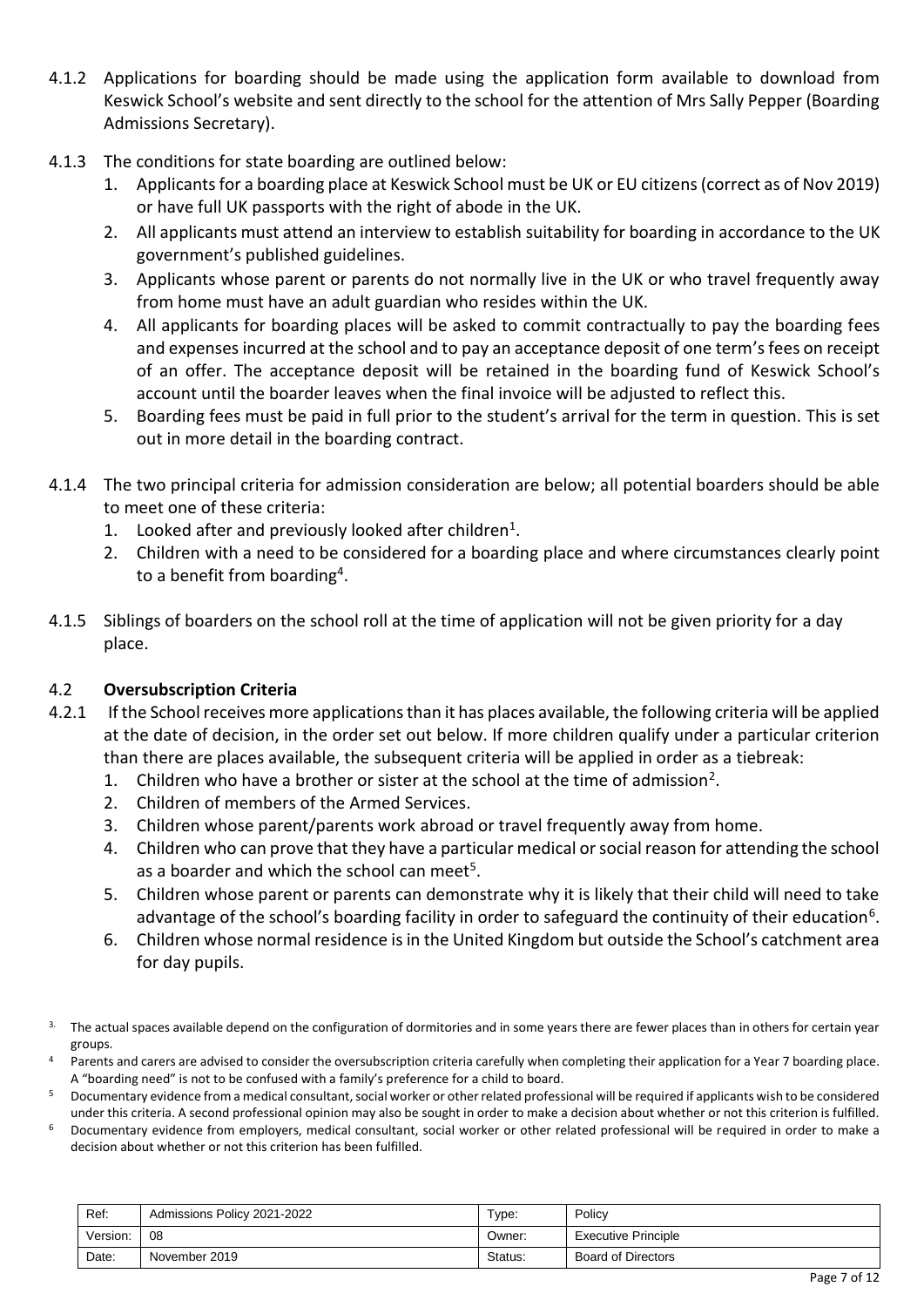- 4.2.2 All applicants will be invited to interview at Keswick School. This will not be to assess academic aptitude but to ensure that the applicant wishes to join Keswick School, that the applicant and their parents accept the conditions of entry and that the applicant is suitable for boarding according to the government's guidelines, the ethos and practical limitations of Keswick School.
- 4.2.3 The conditions relevant to this consideration are:
	- (a) whether a child presents a serious health and safety hazard to other boarders; or
	- (b) whether a child is developmentally suited to a boarding place.
- 4.2.4 A completed application form, together with a report and reference from your child's current school and subsequent interview, will be used in accordance with government guidelines to determine the suitability of an applicant to board. This may include information provided by the applicant's current school and/or information provided by the home local authority on safeguarding issues.
- 4.2.5 Keswick School will not apply any form of selection by aptitude or ability and will not give priority to children on the grounds of comparative suitability.
- 4.2.6 The oversubscription criteria will be applied as set out above, though the essence of suitability is fundamental to the process and the child must be allowed to state separately from their parents or guardians whether they wish to board. The interview will seek to determine whether the applicant will be able to cope with and benefit from a boarding environment, without prejudice to others who have already been admitted.

#### 4.3 **The Right of Appeal**

4.3.1 Any parent not offered a place has a right of appeal to an Independent Appeal Panel. The panel would be entirely independent of Keswick School Multi Academy Trust. Any parent wishing to appeal should write to the address below within 20 school days of receiving notification that a place has not been offered.

Boarding Admissions Secretary (Appeals) Keswick School Multi Academy Trust Vicarage Hill Keswick Cumbria CA12 5QB

#### 4.4 **Statement of Boarding Principles**

- Boarding provides a happy, caring environment that meets the needs of everyone and provides opportunities for personal development
- Boarders can approach any member of the school community, confident in the knowledge that they will be treated and respected as an individual
- Boarders will develop greater independence as they take responsibility for themselves, others and their environment
- Boarders will develop leadership qualities and the ability to work as part of a team
- Boarders will develop intellectually through well-structured prep with access to staff and other pupils in an atmosphere that values effort and provides positive encouragement
- Boarders will participate in the extra-curricular programme, weekend activities and other opportunities (KS3/4 boarders must engage with at least two activities after school each week)

| Ref:     | Admissions Policy 2021-2022 | Type:   | Policy                     |
|----------|-----------------------------|---------|----------------------------|
| Version: | 08                          | Owner:  | <b>Executive Principle</b> |
| Date:    | November 2019               | Status: | <b>Board of Directors</b>  |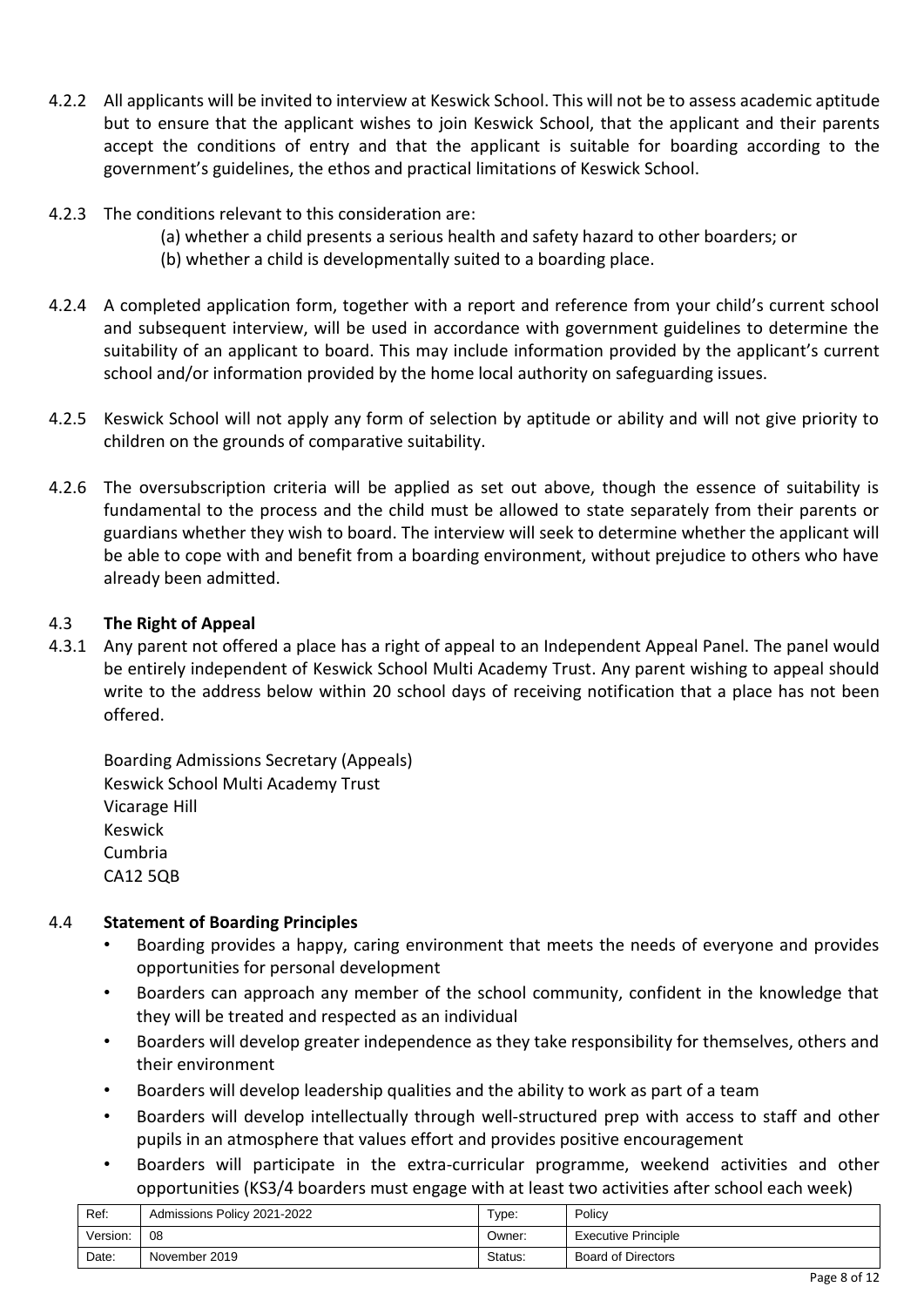- Boarders will work, play and relax free from abuse, intimidation, harassment, and bullying
- Boarders will benefit from a structured organisation to the day and the importance of making sensible and constructive use of leisure time
- Boarders will follow a Behaviour policy that demands high expectations in terms of personal behaviour, and they must accept the consequences in cases of misconduct
- Boarding provides opportunities to develop spiritually, culturally, morally and socially
- Boarding will provide an environment that is, as far as possible, free from physical hazards and dangers of any sort
- Boarding will provide accommodation that is comfortable and suited to the needs of boarders, according to age and maturity and provide adequate levels of privacy
- The Boarding House will develop and maintain channels of communication with parents, to ensure there is a partnership regarding the support and development of every boarder
- 4.4.1 It is our expectation that boarders will become good citizens, learning to behave in an acceptable manner and achieving success in their schoolwork and future careers. Boarding must be a partnership between adults and children based on mutual trust and respect, and it should be acknowledged that it is not a commodity that suits every individual.

| Ref:     | Admissions Policy 2021-2022 | Гуре:   | Policy                     |
|----------|-----------------------------|---------|----------------------------|
| Version: | 08                          | Owner:  | <b>Executive Principle</b> |
| Date:    | November 2019               | Status: | <b>Board of Directors</b>  |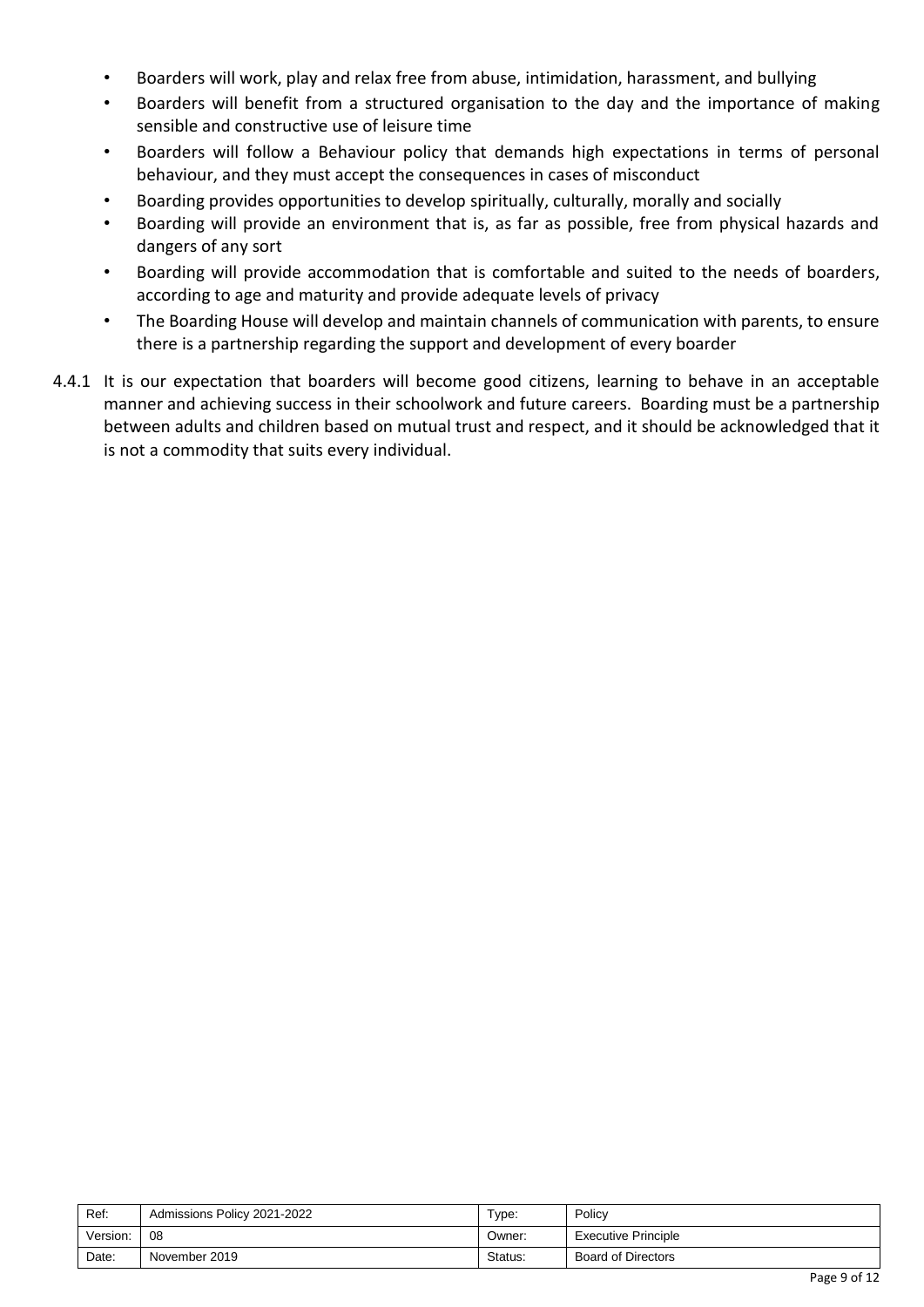## **ADMISSION POLICY 2021/22**

## **Bassenthwaite Primary School**

#### **5.0 ADMISSION NUMBER**

5.1 The Pupil Admission Number (PAN) for Bassenthwaite School is 7. This is the number of children who will be admitted into reception at Bassenthwaite School in September 2021.

#### **6.0 DAY ADMISSION**

#### 6.1 **Closing Date for Applications**

6.1.1 The closing date for reception applications for September 2021 entry is 15 January 2021. Parents are requested to make an application via Cumbria County Council's on-line system through their website at (correct as of Nov 2019):

#### [www.cumbria.gov.uk/schooladmissions](http://www.cumbria.gov.uk/schooladmissions)

6.1.2 Alternatively parents can complete a paper form of the application (Form SA3). This form can also be downloaded from the website, along with other parental information. Form SA3 can be returned to Bassenthwaite School or sent directly to School Admissions and Appeals at the following address:

School Admissions and Appeals Cumbria County Council Parkhouse Building Kingmoor Business Park Carlisle CA6 4SJ

6.1.3 The national offer day for reception admission into primary schools for September 2021 is 16 April 2021. The Local Authority will advise parents of their allocated school place by either e-mail or letter on that day.

#### 6.2 **Oversubscription Criteria**

- 6.2.1 Where applications for admission exceed the number of places available, the following criteria will be applied in the order set out below in order to decide which children to admit:
	- 1. Looked after children or previously looked after children, giving priority if necessary to the youngest children<sup>1</sup>.
	- 2. Pupils living in the catchment of the school. In the event of oversubscription at this stage, distances will be measured in a straight line using the GIS mapping system operated by the Local Authority. This is from the front door of the school to the centre of the pupil's home address, with the shorter distance having a higher priority.
- 1. A "looked after child" is one who is looked after by a local authority in accordance with section 22 of the Children Act 1989 at the time of application and who the local authority confirms will still be looked after at the time of admission. Previously looked after children are children who were looked after, but ceased to be so because they were adopted (or became subject to a child arrangement order or special guardianship order).

| Ref:     | Admissions Policy 2021-2022 | Type:   | Policy                     |
|----------|-----------------------------|---------|----------------------------|
| Version: | 08                          | Owner:  | <b>Executive Principle</b> |
| Date:    | November 2019               | Status: | <b>Board of Directors</b>  |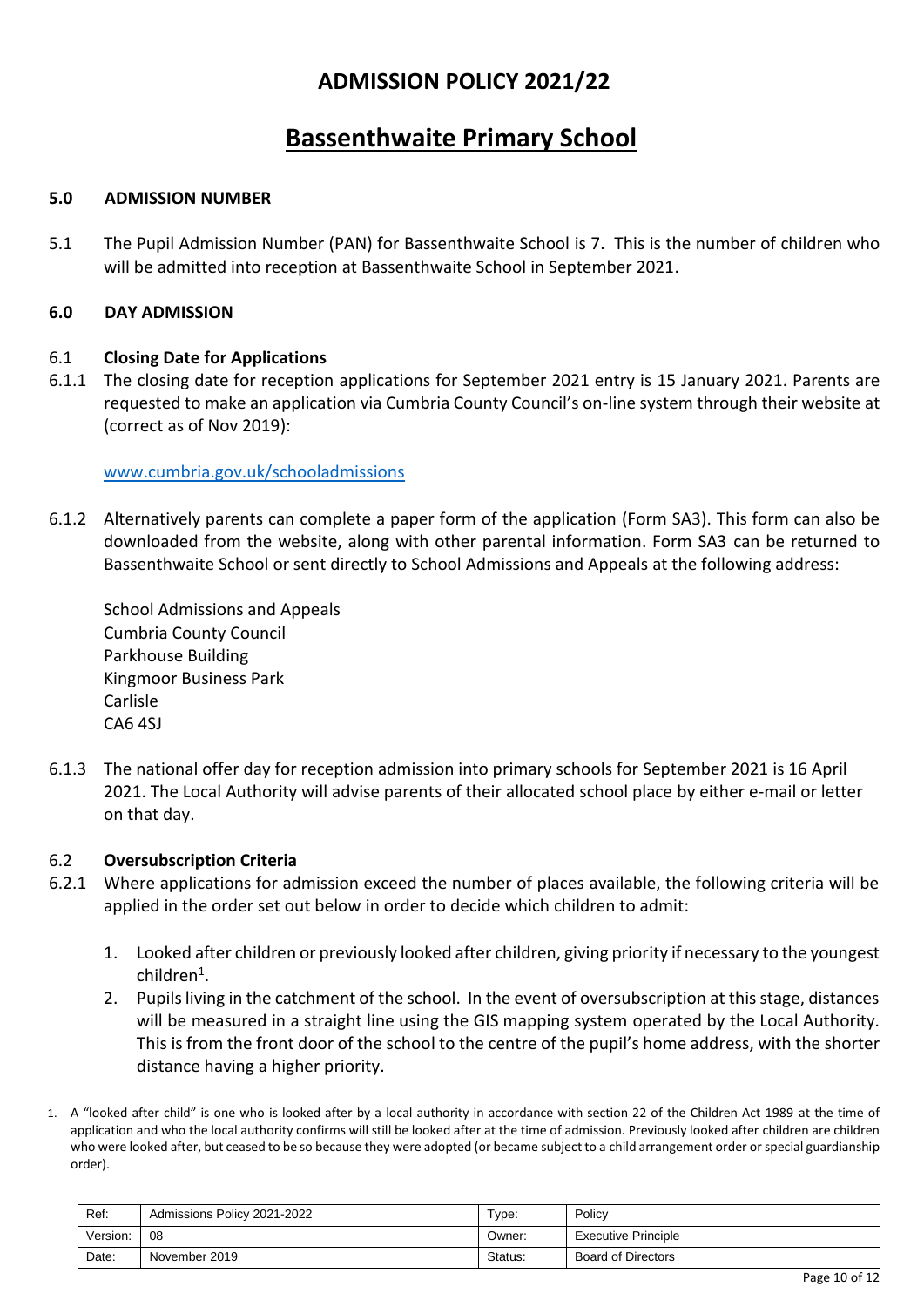- 3. Where the child has a brother or sister attending the school at the time of application<sup>2</sup>.
- 4. Where there are exceptional social, medical or educational reasons for admitting the child, based on information supplied by the applicant. The supporting evidence should clearly state why Bassenthwaite School is the most suitable school and the difficulties that would be caused if the child had to attend another school. The Head and the Local Governing Body in consultation will assess the evidence.
- 5. A child of a member of staff in the following circumstances:
	- (a) where the member of staff has been employed at the school for two or more years at the time at which the application is made, or
	- (b) the member of staff is recruited to fill a vacant post for which there is a demonstrable skill shortage.
- 6. Pupils living outside the catchment area of the school. In the event of oversubscription at this stage, distances will be measured in a straight line using the GIS mapping system operated by the Local Authority. This is from the front door of the school to the centre of the pupil's home address, with the shorter distance having a higher priority.
- 6.2.2 Any child who has an Education Health and Care Plan (EHCP), naming Bassenthwaite School, will be admitted into the reception intake.
- 6.2.3 If Bassenthwaite School is oversubscribed the address of the parent with whom the child lives will be used. Where this is difficult, the address of the parents claiming child benefit will be used. Keswick School Multi Academy Trust reserves the right to ask for confirmation that the address used is not of a temporary nature, for example by asking for suitable documentation.
- 6.2.4 In the event of a tiebreak under Criteria 2 and 6, when all other factors were equal, random allocation will apply.
- 6.2.5 In small schools there may be an undersubscription in some year groups. If this is the case, the LGB may allow a higher intake than the PAN. For the avoidance of doubt, an intake above the PAN in reception is subject to numbers below the PAN in other year groups.
- 6.2.6 Most children will enter Reception in the September after their fourth birthday. However, where a parent of a child who has not reached statutory school age wishes to defer their child's entry until later in the school year or until the term in which the child reaches compulsory school age, their place will be held open for them. For example if your child's fifth birthday is between September and December then, if you wish, admission may be deferred until the beginning of the Spring Term. If it is between January and April admission may be deferred until the beginning of the Summer Term.
- 6.2.7 Parents can also request that their child take up the place part time until the child reaches compulsory school age. The place must be taken up when the child reaches statutory school age.
- 6.2.8 Summer-born children do not attain compulsory school age until the September after they would normally start in Reception. In line with government recommendation, the school will admit these children into Reception a year later than usual at their parents' request. These children will remain eligible for their full entitlement to schooling, and will subsequently transfer to secondary school with other children in the year group in which they have been educated, rather than with their 'chronological cohort'.
- 2. A "brother" or "sister" means the sister, brother, twin, half brother or sister, adopted brother or sister, or child of the parent or partner, residing in the same house at the time of application.

| Ref:     | Admissions Policy 2021-2022 | Type:   | Policy                     |
|----------|-----------------------------|---------|----------------------------|
| Version: | 08                          | Owner:  | <b>Executive Principle</b> |
| Date:    | November 2019               | Status: | <b>Board of Directors</b>  |